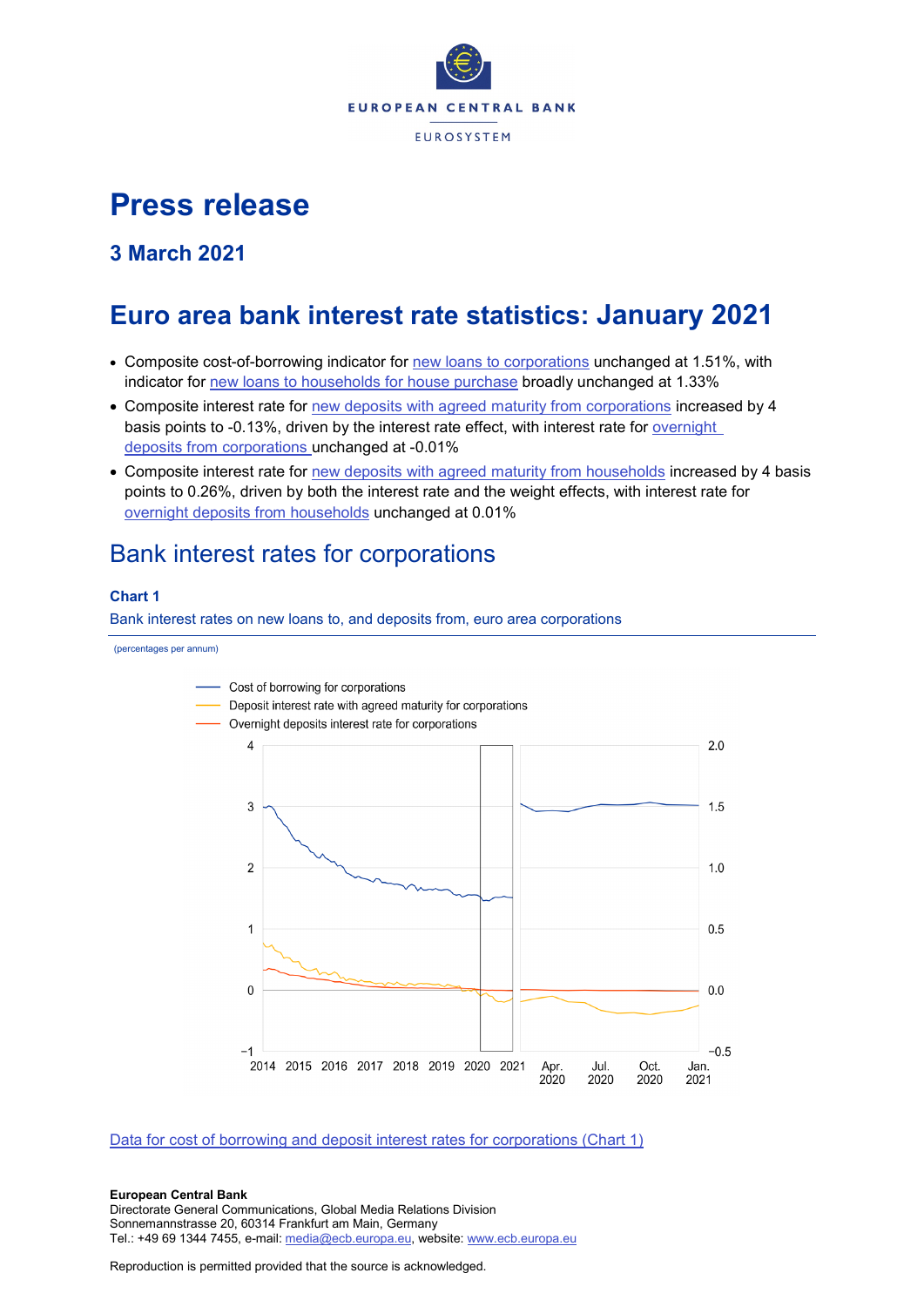The composite cost-of-borrowing indicator, which combines interest rates on all loans to corporations, showed no change in January 2021. The interest rate on new loans of over €1 million with a floating rate and an initial rate fixation period of up to three months decreased by 16 basis points to 1.18%. This decrease was due to developments in two euro area countries and was mainly driven by the interest rate effect. The rate for new loans of the same size with an initial rate fixation period of over three months and up to one year decreased by 4 basis points to 1.19%, driven by the interest rate effect. The rate for new loans of over €1 million with an initial rate fixation period of over ten years increased by 4 basis points to 1.21%, driven by the weight effect. In the case of new loans of up to €250,000 with a floating rate and an initial rate fixation period of up to three months, the average rate charged increased by 12 basis points to 2.16%. This increase was due to developments in one euro area country and was driven by the interest rate effect.

As regards new deposit agreements, the interest rate on deposits from corporations with an agreed maturity of up to one year rose by 5 basis points to -0.15% in January 2021, driven by the interest rate effect. The interest rate on overnight deposits from corporations stayed constant at -0.01%.

The interest rate on new loans to sole proprietors and unincorporated partnerships with a floating rate and an initial rate fixation period of up to one year decreased by 4 basis points to 2.01%, driven by the weight effect.

### **Table 1**

|                                                                         |          |                | <b>Bank interest rates</b> | <b>New business volumes</b><br>(EUR billions) |          |          |          |
|-------------------------------------------------------------------------|----------|----------------|----------------------------|-----------------------------------------------|----------|----------|----------|
|                                                                         |          |                | Month-on-month change      |                                               |          |          |          |
|                                                                         |          | (basis points) |                            |                                               |          |          |          |
|                                                                         | Jan.     |                | Interest                   | Weight                                        | Jan.     | Dec.     | Jan.     |
|                                                                         | 2021     |                | rate effect                | effect                                        | 2021     | 2020     | 2020     |
| <b>Corporations</b>                                                     |          |                |                            |                                               |          |          |          |
| <b>Composite cost-of-borrowing indicator</b>                            | 1.51%    | $\bf{0}$       | 0                          | $\bf{0}$                                      | 274.46   | 275.50   | 274.80   |
| Loans of over €1M with a floating rate and i.r.f. of up to 3 months     | 1.18%    | $-16$          | $-10$                      | $-6$                                          | 83.85    | 114.08   | 110.67   |
| Loans of over €1M with an i.r.f. of over 3 months and up to 1 year      | 1.19%    | $-4$           | -8                         | $+4$                                          | 22.66    | 49.77    | 26.50    |
| Loans of over €1M with an i.r.f. of over 10 years                       | 1.21%    | $+4$           | $-1$                       | $+4$                                          | 6.76     | 13.52    | 7.13     |
| Loans of up to €0.25M with a floating rate and i.r.f. of up to 3 months | 2.16%    | $+12$          | $+16$                      | $-4$                                          | 16.95    | 19.72    | 20.94    |
| Composite interest rate for new deposits with agreed maturity           | $-0.13%$ | $+4$           | $+5$                       | $-1$                                          | 78.22    | 86.30    | 58.07    |
| Deposits with an agreed maturity of up to one year                      | $-0.15%$ | $+5$           | $+6$                       | $-1$                                          | 74.02    | 7875     | 52.90    |
| Overnight deposits*                                                     | $-0.01%$ | $\bf{0}$       | 0                          | $\bf{0}$                                      | 2.385.80 | 2,421.88 | 1,927.23 |
| Sole proprietors and unincorporated partnerships                        |          |                |                            |                                               |          |          |          |
| Loans with a floating rate and i.r.f. of up to one year                 | 2.01%    | -4             | $+3$                       | $-7$                                          | 2.81     | 3.74     | 3.32     |

#### Bank interest rates for corporations

i.r.f. = initial rate fixation

\* For this instrument category, the concept of new business is extended to the whole outstanding amounts and therefore the business volumes are not comparable with those of the other categories. Outstanding amounts data are derived from the ECB's monetary financial institutions balance sheet statistics.

[Data for bank interest rates for corporations \(Table 1\)](http://sdw.ecb.europa.eu/browseSelection.do?type=series&q=MIR.M.U2.B.A2I.AM.R.A.2240.EUR.N+MIR.M.U2.B.A2A.D.R.1.2240.EUR.N+MIR.M.U2.B.A2A.Q.R.1.2240.EUR.N+MIR.M.U2.B.A2A.P.R.1.2240.EUR.N++MIR.M.U2.B.A2A.D.R.2.2240.EUR.N++MIR.M.U2.B.L22.F.R.A.2240.EUR.N++MIR.M.U2.B.A2D.F.R.A.2253.EUR.N+MIR.M.U2.B.L22.A.R.A.2240.EUR.N+MIR.M.U2.B.L21.A.R.A.2240.EUR.N+&node=SEARCHRESULTS&ec=&oc=&rc=&cv=&pb=&dc=&df=)

# Bank interest rates for households

#### **European Central Bank**

Directorate General Communications, Global Media Relations Division Sonnemannstrasse 20, 60314 Frankfurt am Main, Germany Tel.: +49 69 1344 7455, e-mail: [media@ecb.europa.eu,](mailto:media@ecb.europa.eu) website: [www.ecb.europa.eu](http://www.ecb.europa.eu/)

Reproduction is permitted provided that the source is acknowledged.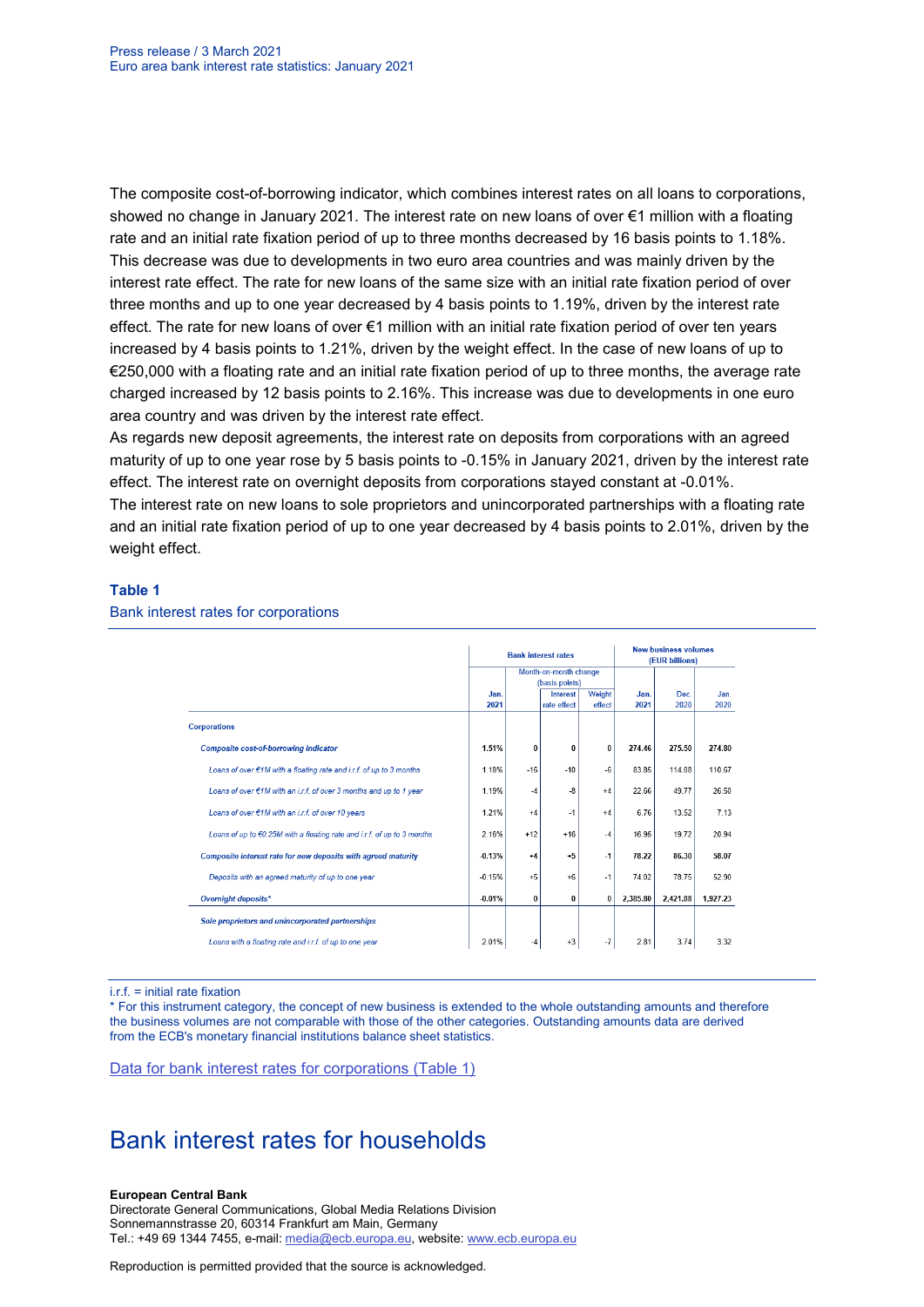### **Chart 2**

Bank interest rates on new loans to, and deposits from, euro area households

(percentages per annum)



### [Data for cost of borrowing and deposit interest rate for households \(Chart 2\)](http://sdw.ecb.europa.eu/browseSelection.do?type=series&q=MIR.M.U2.B.L22.A.R.A.2250.EUR.N+MIR.M.U2.B.A2C.AM.R.A.2250.EUR.N+MIR.M.U2.B.L21.A.R.A.2250.EUR.N&node=SEARCHRESULTS)

The composite cost-of-borrowing indicator, which combines interest rates on all loans to households for house purchase, remained broadly unchanged in January 2021. The interest rate on loans for house purchase with a floating rate and an initial rate fixation period of up to one year showed no change at 1.35%. The interest rate on housing loans with an initial rate fixation period of over one and up to five years stayed almost constant at 1.50%. The interest rate on loans for house purchase with an initial rate fixation period of over five and up to ten years and the one on housing loans with an initial rate fixation period of over ten years remained broadly unchanged at 1.29% and 1.35%, respectively. In the same period, the interest rate on new loans to households for consumption rose by 20 basis points to 5.26%. This increase was due to developments in three euro area countries and was driven by the interest rate effect.

As regards new deposits from households, the interest rate on deposits with an agreed maturity of up to one year remained broadly unchanged at 0.19% in January 2021. The interest rate on deposits redeemable at three months' notice and the one on overnight deposits from households showed no change at 0.35% and 0.01%, respectively.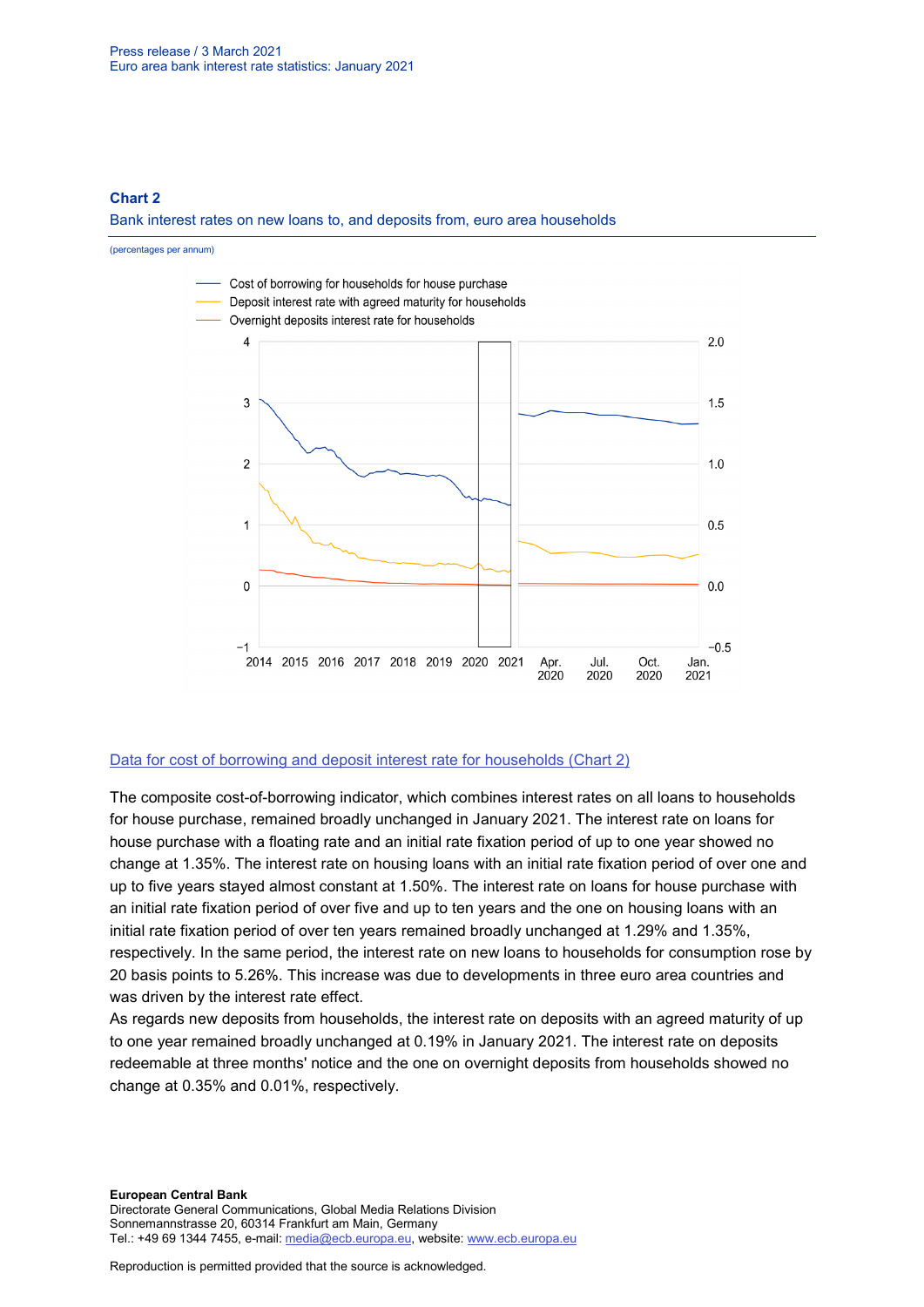### **Table 2**

#### Bank interest rates for households

|                                                                               |              |          | <b>Bank interest rates</b>              | <b>New business volumes</b><br>(EUR billions) |              |                   |              |
|-------------------------------------------------------------------------------|--------------|----------|-----------------------------------------|-----------------------------------------------|--------------|-------------------|--------------|
|                                                                               |              |          | Month-on-month change<br>(basis points) |                                               |              |                   |              |
|                                                                               | Jan.<br>2021 |          | Interest<br>rate effect                 | Weight<br>effect                              | Jan.<br>2021 | Dec.<br>2020      | Jan.<br>2020 |
| <b>Households</b>                                                             |              |          |                                         |                                               |              |                   |              |
| Composite cost-of-borrowing indicator for house purchase                      | 1.33%        | $+1$     | 0                                       | 0                                             | 79.33        | 79.04             | 73.75        |
| Loans for house purchase with a floating rate and an i.r.f. of up to one year | 1.35%        | 0        | 0                                       | 0                                             | 11.38        | 13.60             | 12.53        |
| Loans for house purchase with an i.r.f. of over one and up to five years      | 1.50%        | $-2$     | $+2$                                    | $-4$                                          | 5.90         | 7.56              | 6.67         |
| Loans for house purchase with an i.r.f. of over five and up to ten years      | 1.29%        | $+2$     | $\bf{0}$                                | $+2$                                          | 13.64        | 14.48             | 1477         |
| Loans for house purchase with an i.r.f. of over ten years                     | 1.35%        | $+2$     | 0                                       | $+1$                                          | 43.45        | 53.63             | 46.89        |
| Loans for consumption                                                         | 5.26%        | $+20$    | $+20$                                   | $\Omega$                                      | 19.52        | 20.09             | 25.22        |
| Composite interest rate for new deposits with agreed maturity                 | 0.26%        | $+4$     | $+1$                                    | $+2$                                          | 37.33        | 38.34             | 48.66        |
| Deposits with an agreed maturity of up to one year                            | 0.19%        | $+3$     | $+1$                                    | $+2$                                          | 29.88        | 30.73             | 36.89        |
| Deposits redeemable at notice of up to three months*                          | 0.35%        | 0        | 0                                       | 0                                             |              | 2,388.30 2,372.06 | 2.282.47     |
| Overnight deposits**                                                          | 0.01%        | $\bf{0}$ | 0                                       | 0                                             |              | 4,910.31 4,871.17 | 4,332.05     |

i.r.f. = initial rate fixation

\* For this instrument category, the concept of new business is extended to the whole outstanding amounts and therefore the business volumes are not comparable with those of the other categories; deposits placed by households and corporations are allocated to the household sector. Outstanding amounts data are derived from the ECB's monetary financial institutions balance sheet statistics.

\*\* For this instrument category, the concept of new business is extended to the whole outstanding amounts and therefore the business volumes are not comparable with those of the other categories. Outstanding amounts data are derived from the ECB's monetary financial institutions balance sheet statistics.

[Data for bank interest rates for households \(Table 2\)](http://sdw.ecb.europa.eu/browseSelection.do?type=series&q=MIR.M.U2.B.A2C.AM.R.A.2250.EUR.N%2cMIR.M.U2.B.A2C.F.R.A.2250.EUR.N%2cMIR.M.U2.B.A2C.P.R.A.2250.EUR.N%2cMIR.M.U2.B.A2B.A.R.A.2250.EUR.N%2cMIR.M.U2.B.A2C.I.R.A.2250.EUR.N%2cMIR.M.U2.B.A2C.O.R.A.2250.EUR.N%2cMIR.M.U2.B.L22.F.R.A.2250.EUR.N%2cMIR.M.U2.B.L23.D.R.A.2250.EUR.N%2cMIR.M.U2.B.L22.A.R.A.2250.EUR.N%2cMIR.M.U2.B.L21.A.R.A.2250.EUR.N&node=SEARCHRESULTS&ec=&oc=&rc=&cv=&pb=&dc=&df=)

# Further information

Tables containing further breakdowns of bank interest rate statistics, including the composite cost-ofborrowing indicators for all euro area countries, are available from the ECB's [Statistical Data](http://sdw.ecb.europa.eu/reports.do?node=1000002880)  [Warehouse.](http://sdw.ecb.europa.eu/reports.do?node=1000002880) A subset is visually presented at [www.euro-area-statistics.org.](http://www.euro-area-statistics.org/) The full set of bank interest rate statistics for both the euro area and individual countries can be downloaded from [SDW.](http://sdw.ecb.europa.eu/browse.do?node=9691123) More information, including the release calendar, is available under "Bank interest rates" in the statistics section of the [ECB's website.](http://www.ecb.europa.eu/stats/financial_markets_and_interest_rates/bank_interest_rates/mfi_interest_rates/html/index.en.html)

**For media queries, please contact [Alexandrine Bouilhet,](mailto:mailto:alexandrine.bouilhet@ecb.europa.eu) tel.: +49 69 1344 8949.**